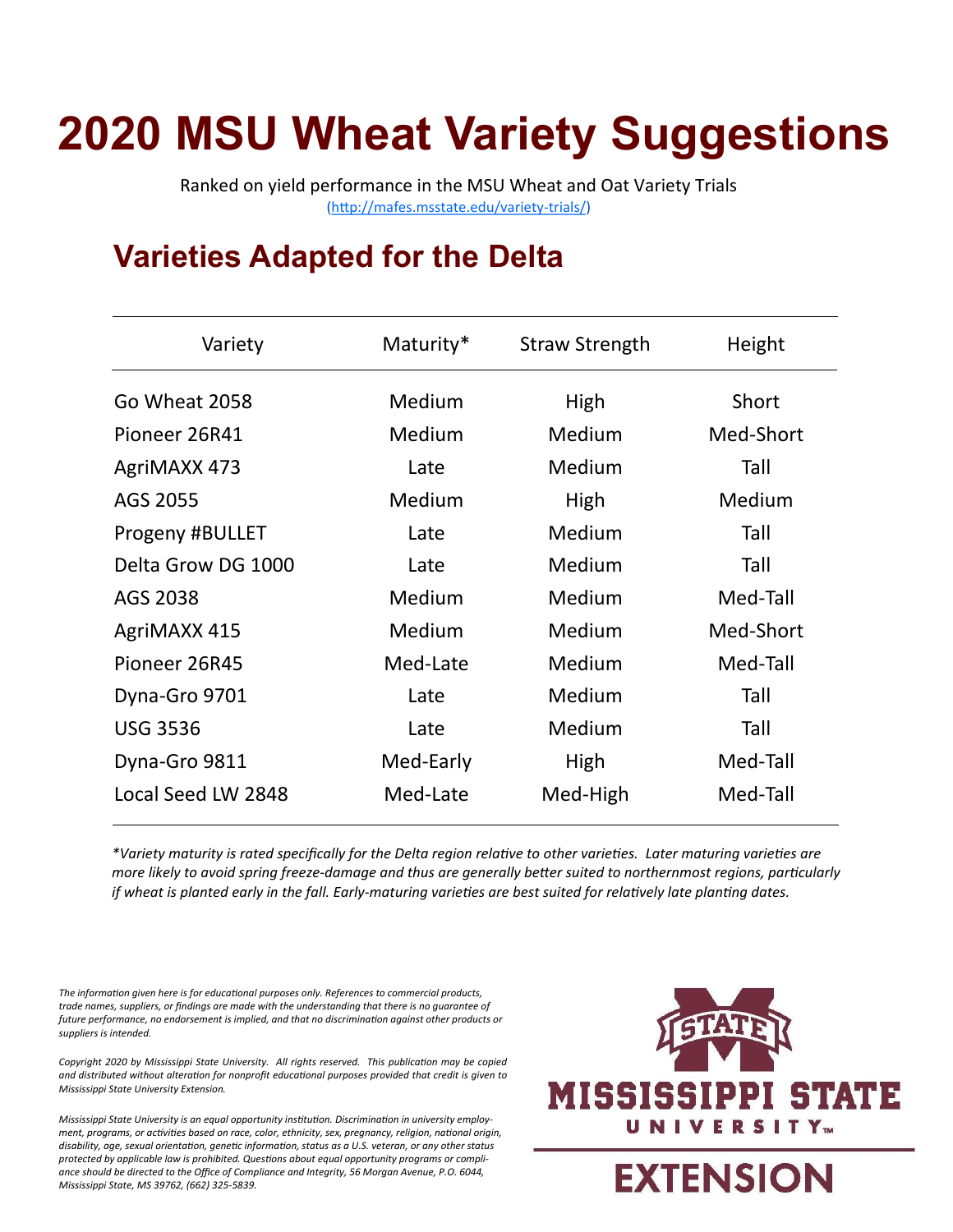# **2020 MSU Wheat Variety Suggestions**

Ranked on yield performance in the MSU Wheat and Oat Variety Trials ([http://mafes.msstate.edu/variety](http://mafes.msstate.edu/variety-trials/)-trials/)

### **Varieties Adapted for North Mississippi**

| Variety            | Maturity* | <b>Straw Strength</b> | Height    |
|--------------------|-----------|-----------------------|-----------|
| Dyna-Gro 9701      | Late      | Medium                | Tall      |
| Progeny #BULLET    | Late      | Medium                | Tall      |
| AgriMAXX 473       | Late      | Medium                | Tall      |
| Pioneer 26R36      | Medium    | Medium                | Medium    |
| Dyna-Gro 9811      | Med-Early | High                  | Med-Tall  |
| Pioneer 26R41      | Medium    | Medium                | Med-Short |
| Go Wheat 2058      | Medium    | High                  | Short     |
| AGS 2055           | Medium    | High                  | Medium    |
| Delta Gro DG 1000  | Late      | Medium                | Tall      |
| <b>USG 3536</b>    | Late      | Medium                | Tall      |
| Pioneer 26R45      | Med-Late  | Medium                | Med-Tall  |
| Progeny #TURBO     | Medium    | Medium                | Med-Short |
| AgriMAXX 415       | Medium    | Medium                | Med-Short |
| Local Seed LW 2848 | Med-Late  | Med-High              | Med-Tall  |
|                    |           |                       |           |

*\*Variety maturity is rated specifically for north Mississippi relative to other varieties. Later maturing varieties are more likely to avoid spring freeze-damage and thus are generally better suited to northernmost regions, particularly if wheat is planted early in the fall. Early-maturing varieties are best suited for relatively late planting dates.*

*The information given here is for educational purposes only. References to commercial products, trade names, suppliers, or findings are made with the understanding that there is no guarantee of future performance, no endorsement is implied, and that no discrimination against other products or suppliers is intended.*

*Copyright 2020 by Mississippi State University. All rights reserved. This publication may be copied and distributed without alteration for nonprofit educational purposes provided that credit is given to Mississippi State University Extension.*

*Mississippi State University is an equal opportunity institution. Discrimination in university employment, programs, or activities based on race, color, ethnicity, sex, pregnancy, religion, national origin, disability, age, sexual orientation, genetic information, status as a U.S. veteran, or any other status protected by applicable law is prohibited. Questions about equal opportunity programs or compliance should be directed to the Office of Compliance and Integrity, 56 Morgan Avenue, P.O. 6044, Mississippi State, MS 39762, (662) 325-5839.*



**EXTENSION**